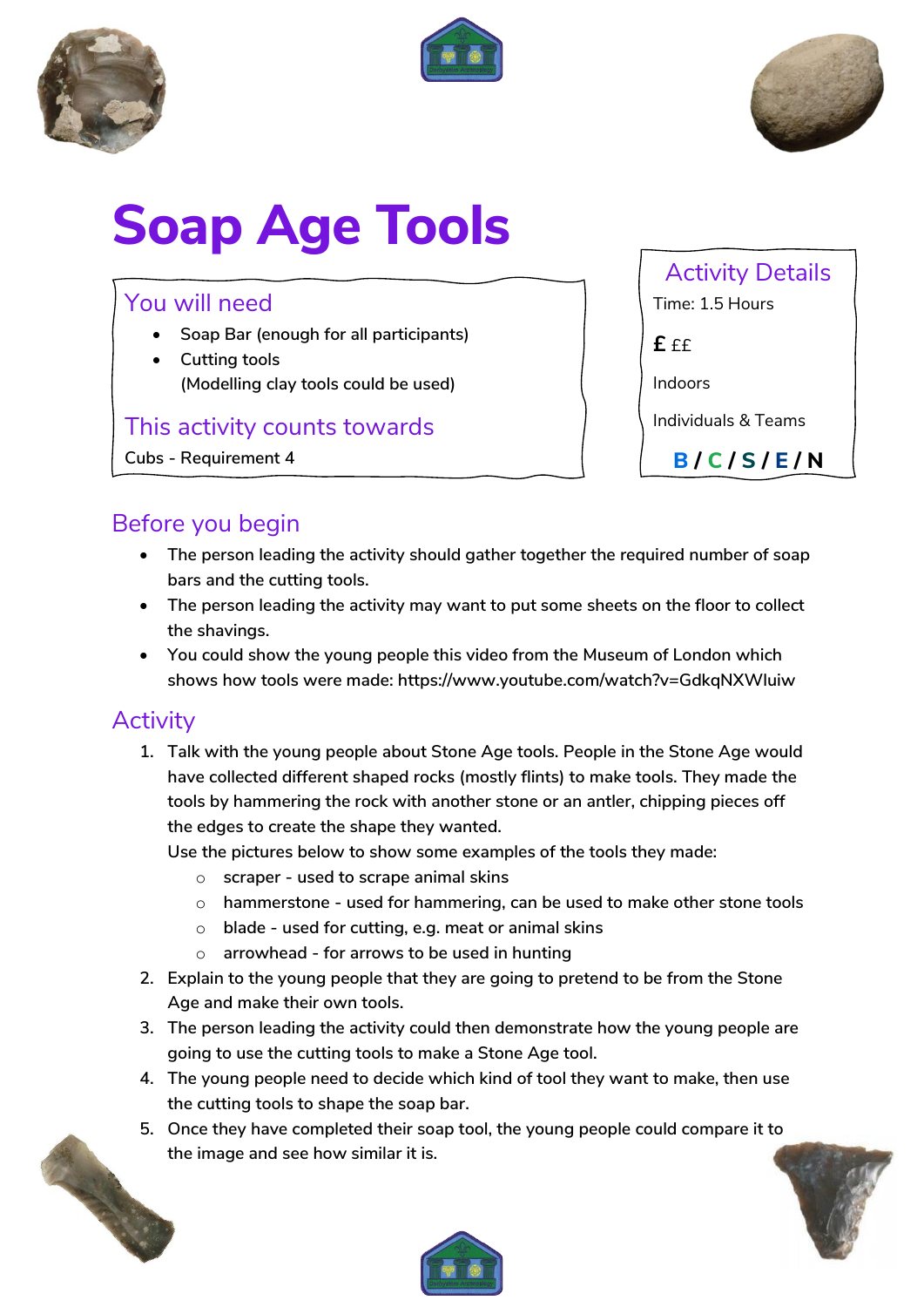





#### Reflection

**How difficult was it to shape the soap? Does your tool look like the one in the picture? Imagine doing that with stone and having to use another stone to chip parts off. Making stone tools is very difficult and requires a lot of skill. It will have taken a lot of practise before someone was able to make a stone tool that did its job.**

#### **Safety**

**This activity may not be suitable for young people with allergies or skin conditions and gloves may need to be worn.**

**Cutting tools may be sharp and the young people need to be made aware of the care needed when handling them.** 

#### Make it accessible

**If anyone struggles with fine motor skills, they could work with a partner or their lodge/six/patrol to make the tool together.**

**Anyone with allergies or a skin condition which may inhibit them from touching the soap could be provided with gloves so they can still take part.**

# Change the level of challenge

**This activity could be completed as a lodge/six/patrol rather than each young person having their own soap bar.** 

**For the budding creator, they could try and make more than one tool, trying to get it more accurate each time.**

# Youth Shaped guidance

**The images can be used to give guidance to the young people, but it is okay if their tool does not end up looking like the photo. Let them explore what happens when they cut differently and what shape they end up with, as this is how new tools are created.**





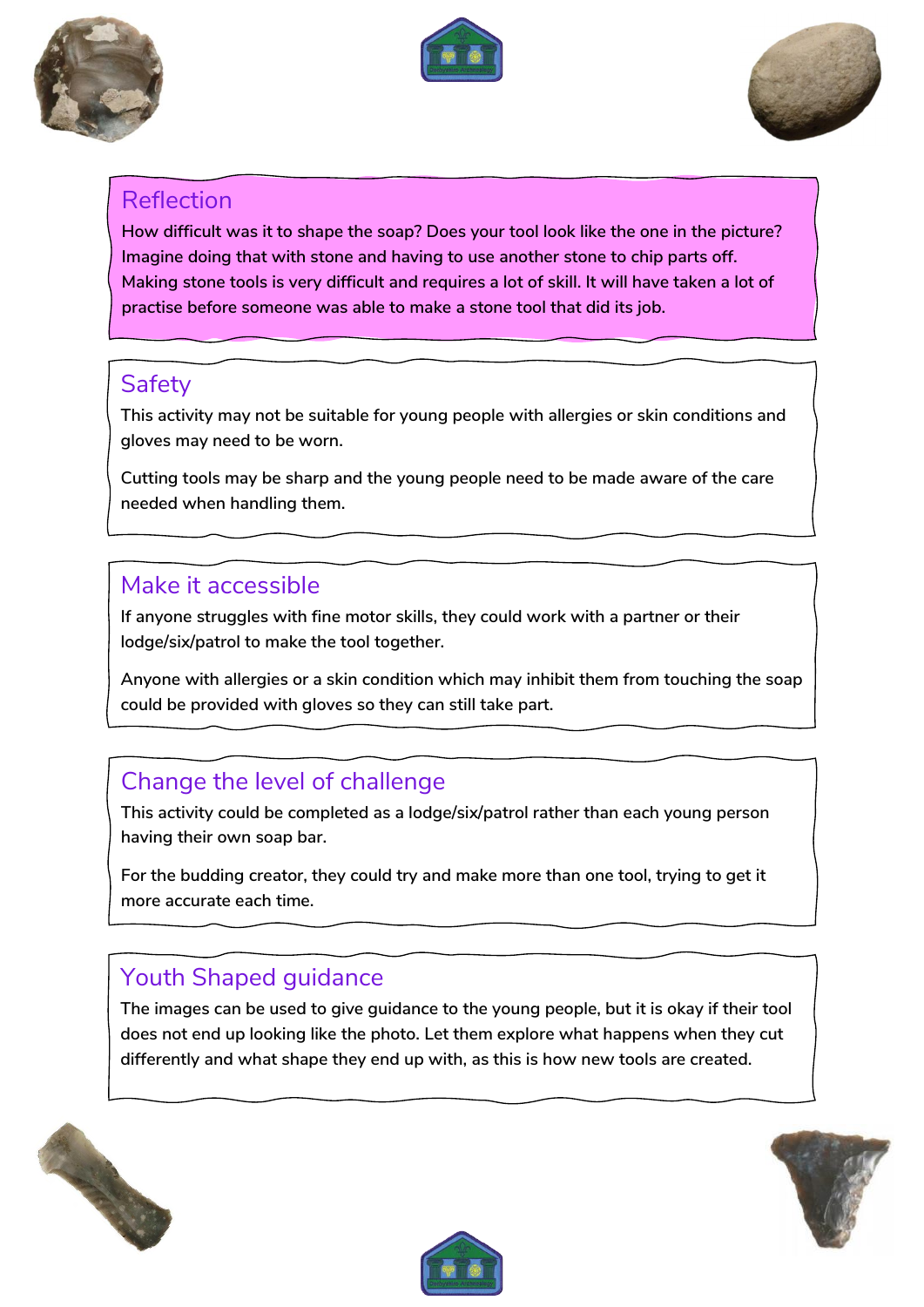